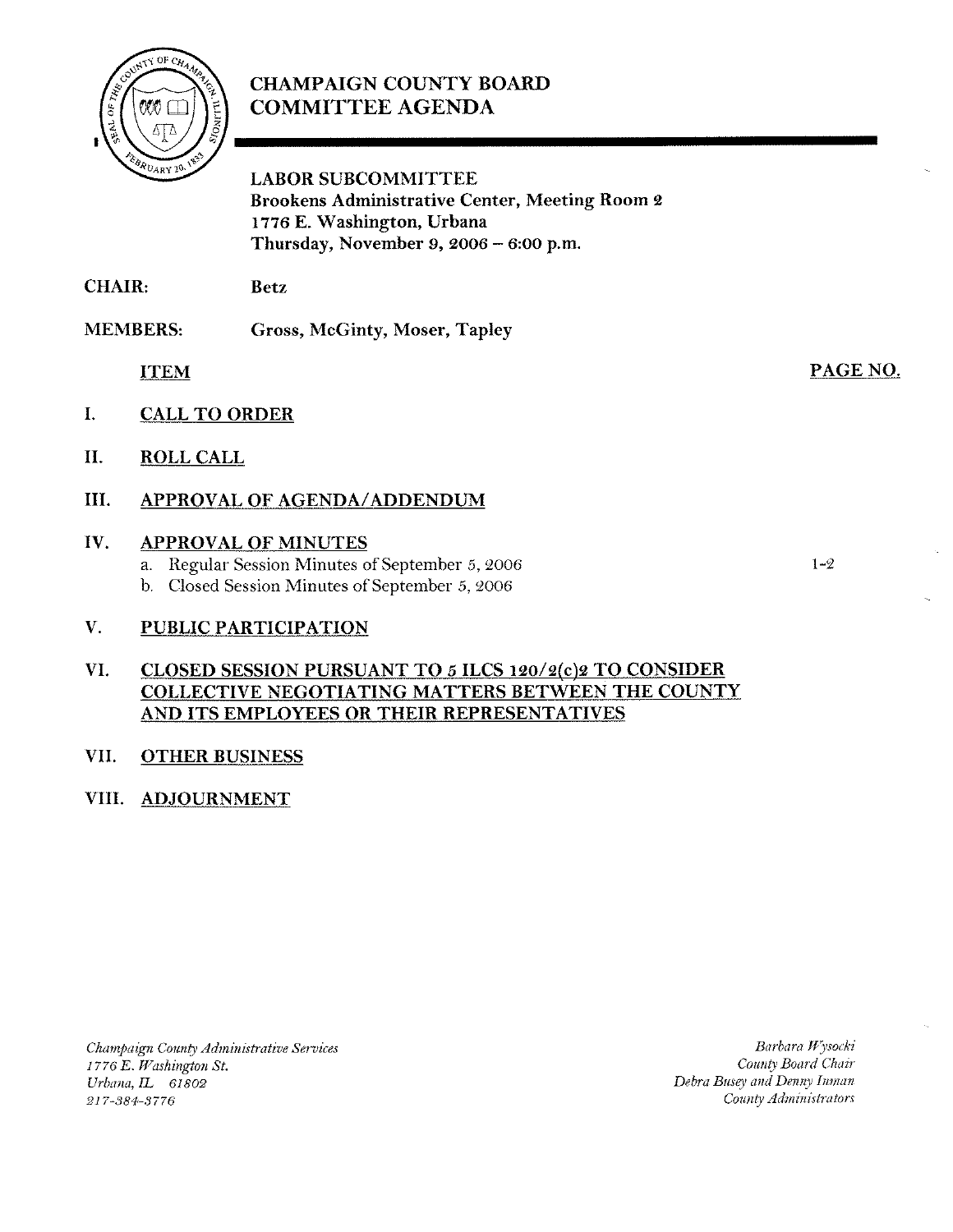# CHAMPAIGN COUNTY BOARD **COMMITTEE MINUTES**

#### **LABOR SUBCOMMITTEE Tuesday, September 5,2006 Brookens Administrative Center, Meeting Room 2 1776 E. Washington St., Urbana**

 $4:00$  p.m.

| <b>MEMBERS PRESENT:</b> | Betz (Chair), Gross, McGinty, Tapley                                                                                                                                                                                                                                                                                                  |
|-------------------------|---------------------------------------------------------------------------------------------------------------------------------------------------------------------------------------------------------------------------------------------------------------------------------------------------------------------------------------|
| <b>MEMBERS ABSENT:</b>  | Moser                                                                                                                                                                                                                                                                                                                                 |
| <b>OTHERS PRESENT:</b>  | Jim Barham (Insurance Broker), Kat Bork (Recording Secretary), Andrew<br>Buffenbarger (Nursing Home Administrator), Deb Busey (County Administrator<br>of Finance & HR Management), Debbie Chow (County Insurance Specialist),<br>David DeThorne (Senior Assistant State's Attorney), Ron Gremore (Deputy<br>County Administrator/HR) |

### **CALL TO ORDER**

Betz called the meeting to order at 4:05 p.m

#### **ROLL CALL**

The Recording Secretary called the roll. Betz, Gross, McGinty, and Tapley were present. The Chair declared a quorum and proceeded with the meeting.

#### **APPROVAL OF AGENDNADDENDUM**

**MOTION** by Gross to approve the agenda; seconded by McGinty. **Motion carried.** 

#### **APPROVAL OF MINUTES**

**MOTION** by McGinty to approve the regular session and closed session minutes of July 5, 2006, July 12, 2006, and August 2.2006; seconded by Tapley. **Motion carried.** 

#### **PUBLIC PARTICIPATION**

There was no public participation.

### **CLOSED SESSION PURSUANT TO 5 ILCS 120/2(C)2 TO CONSIDER THE COLLLECTIVE NEGOTIATING MATTERS BETWEEN CHAMPAIGN COUNTY AND ITS EMPLOYEES OR THEIR REPRESENTATIVES**

**MOTION** by McGinty to enter into executive session pursuant to 5 ILCS 120/2 (c) 2 to consider collective negotiating matters between Champaign County and its employees or their representatives. He further moved that the following individuals remain present: County Administrator, County's Legal Counsel, Deputy County Administrator/HR, Nursing Home Administrator, Recording Secretary, the Insurance Specialist, and Jim Barham. Motion seconded by Tapiey. **Motion carried.** The Recording Secretary called the roll. Betz, Gross, McGinty, and Tapley were present. Closed session was declared at 4:07 p.m.